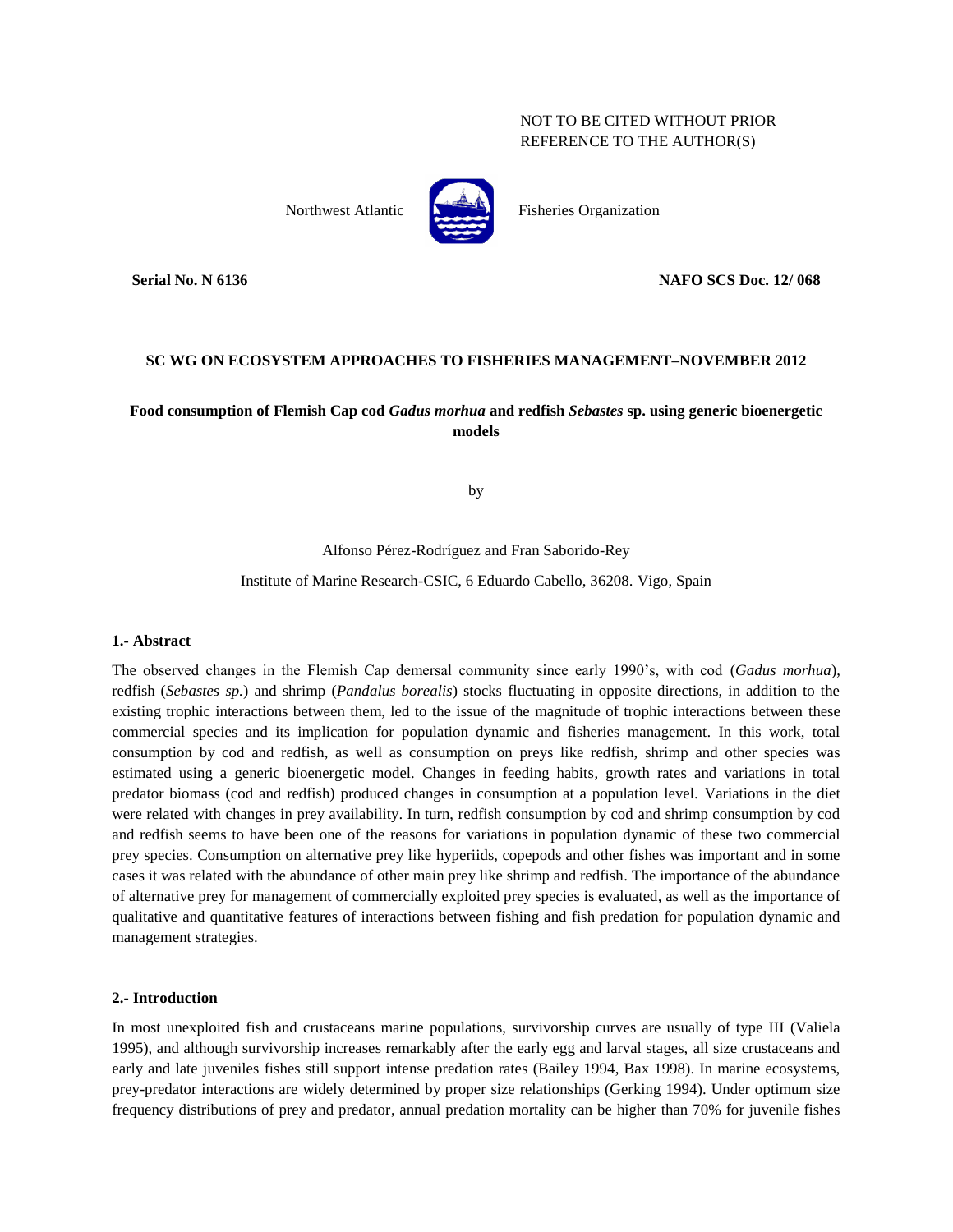(Wooton, 1998). Consequently, predation can be determinant for prey population dynamic by affecting mostly to the juvenile portion, although in the case of small crustaceans and small fish species like capelin, predation can be highly influential for adults as well (Bogstad and Gjosaeter 2001). As juvenile fishes grow, predation mortality rate decreases remarkably and chance of mortality becomes low (Wooton 1998). However, fishing mortality rates still can be very high for late juveniles and adult individuals of commercial species, introducing more variability and complexity to the dynamic of populations and fish communities. Fishing of prey populations of commercial interest affects the dynamic of predators of commercial interest by affecting the food availability, and vice versa.

Food consumption by a predator stock means the amount of prey eaten in a determined period of time. Due to the impossibility of direct observation in natural habitats, estimations of rates of food intake in aquatic organisms have been estimated indirectly using different methodologies like the gastric evacuation approach (Gerking 1994). This methodology is quite data demanding from laboratory experiments, which has spurred on the development of alternative methodologies, like generic bioenergetic models (Temming and Herrmann 2009). With these models, calculations of food consumption rates of wild populations are based in parameters of the von Bertalanffy growth equation and an estimate of the net food conversion efficiency of Beverton and Holt (Temming and Herrmann 2009).

In the Flemish Cap demersal community deep changes have been observed since early 1990´s (Pérez-Rodríguez et al. 2011b). The decline of the cod stock *Gadus morhua* from 150000 tons (t) in 1989 to the collapse in 1995 was followed by important changes in the index of biomass of other demersal species. The most notable case was the increase in biomass in the Northern shrimp stock *Pandalus borealis* since 1993, which stayed at high levels until 2007. Since 2004 a sudden increase in stock biomass was observed in the golden redfish *Sebastes marinus* and Acadian redfish *S.fasciatus*, from less than 25000 t to more than 300000 t in both cases. Since 2006, the cod stock started a recovery trend, while redfish and shrimp stocks showed a declining pattern. Pérez-Rodríguez et al. (2011a) showed the increasing importance of shrimp in the diet of cod and redfish species across the period 1993-2008, coincident with the increment in biomass of this prey stock. In addition, redfish was found to constitute an important component in the diet of cod, especially in those years when successful recruitment events were observed in their population. The analysis of common trends in biomass time series showed that, in addition to fishing and environmental conditions, predation was one of the main drivers in the dynamic of the Flemish Cap demersal community (Pérez-Rodríguez et al. 2011b).

Across the period 1960-2012, cod, redfish and shrimp have been the three main commercial species in the Flemish Cap. Due to the apparent interconnections between the dynamic of these three commercial stocks, from a management perspective, it is necessary the estimation of the magnitude of these prey-predator interactions in the form of consumption estimates. Species interactions and especially trophic interactions have been one of the lines of work in the roadmap of the Working Group for the Ecosystem Approach to Fisheries Management (WGEAFM). Since 2011 the WGEAFM has been required to provide an explanation on the possible connection between the recent decline of the shrimp stock, the recovery of the cod stock, and the reduction of the redfish stock in the Flemish Cap ecosystem, as well as advice on the feasibility and the manner by which these three species could be maintained at levels capable of producing a combined maximum sustainable yield. The estimation of consumption of main Flemish Cap prey by their predators using generic bioenergetic models is one way of approaching this task.

In the present paper total annual consumption of shrimp by cod and redfish, as well as annual redfish consumption by cod are estimated using a generic bioenergetic model. In addition, due to the outstanding changes occurred in the stock biomass of this two predator stocks across the studied period, changes in annual consumption of other important prey species for cod and redfish are also studied in the period 1988-2012.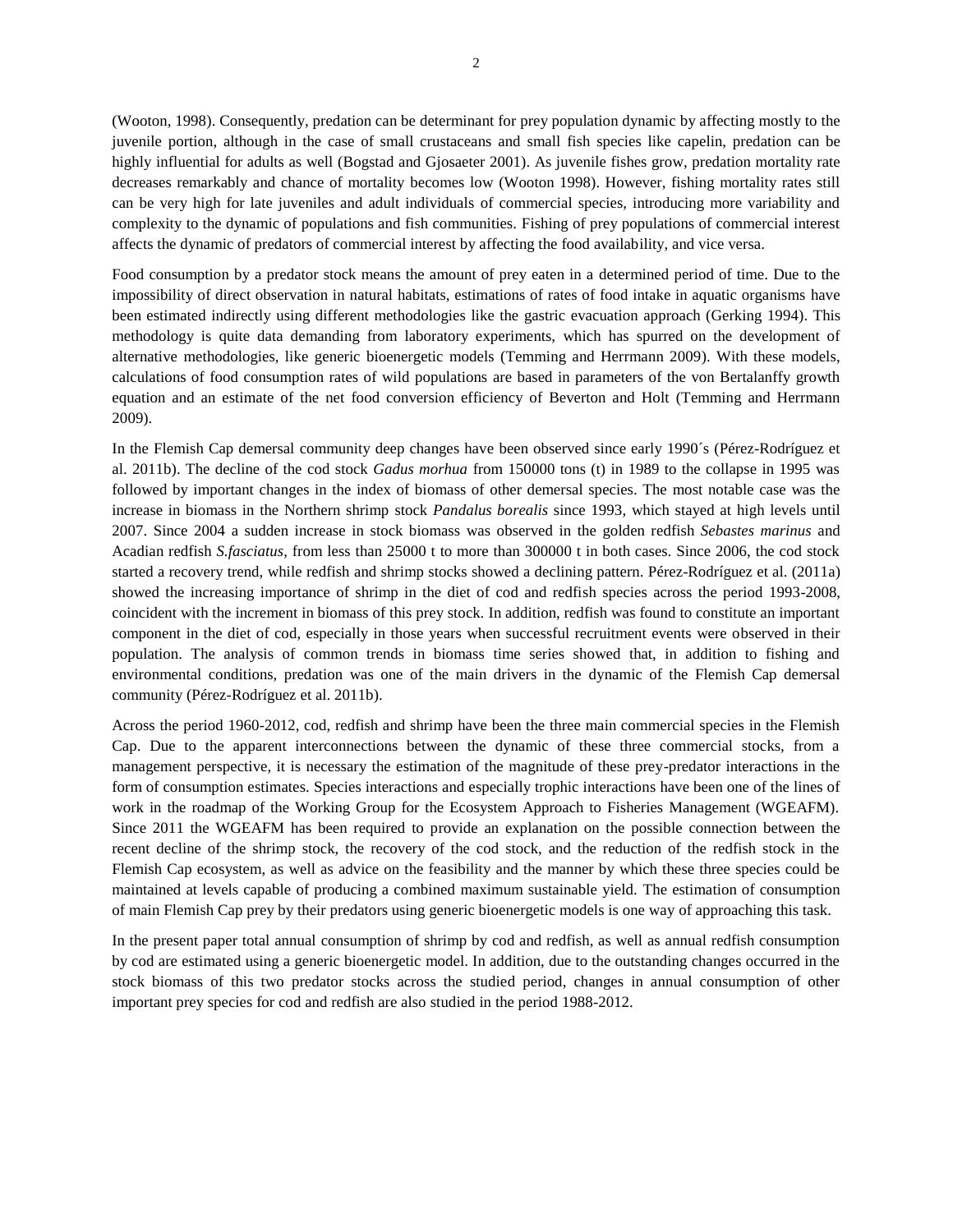#### **3.- Material & methods**

Fish growth (considered as variation in weight) is dependent on two antagonistic processes, anabolism and catabolism.

$$
\frac{dw}{dt} = Anabolism - Catabolism = EW_t^m - kW_t^n \tag{1}
$$

Where *W* is weight, *t* is time, and *E* and *k* are the constants representing the numerical strengths of the anabolic and catabolic processes. *n* is the catabolic exponent  $(n=1)$ , and *m* is the allometric coefficient of consumption with fish weight. In previous experimental studies with cod and whiting it was determined that *m*=0.8 (Temming and Herrmann 2003).

When food intake is higher than the maintenance ration necessary for catabolic processes, fish starts to grow in a proportional way to consumption. This proportionality is defined by the  $K_3$  parameter, which is the slope of the Growth-Food intake lineal relationship. From growth-feeding studies,  $K_3$  spans between 0.55 (when high quality food) and 0.35 (low quality food), with 0.45 as an intermediate value. With these concepts, growth as a function of time can be defined as:

$$
\frac{dW}{dt} = (K_3 \times F) - WL \tag{2}
$$

Where *F* is the food intake (biomass) and WL the weight lost due to catabolic processes. From equations 1 and 2:

$$
E \times W_t^m = K_3 \times F \tag{3}
$$

$$
F = \frac{1}{K_3} \times E \times W_t^m \tag{4}
$$

The constant that determine the strength of metabolism *E* may be defined by means of the parameters from the generalized von Bertalanffy growth function (*GBGF*),  $W_{\infty}$  and *K*:

$$
E = 3 \times K \times W_{\infty}^{1-m} \tag{5}
$$

From equation 4 and 5, fish annual consumption at age *F* may be determined as:

$$
F = \frac{1}{K_3} \times 3 \times K \times W_{\infty}^{1-m} \times W_t^m
$$
 (6)

In the present preliminary study, in the absence of an alternative value for the allometric coefficient of consumption *m* for the Flemish Cap cod, the value 0.8, estimated by Temming and Herrmann (2003), was utilized. For redfish species of genus *Sebastes* no previous estimates of *m* have been conducted elsewhere. As a compromise solution to this problem, the *m* value from the standard von Bertalanffy growth function has been employed for this predator, *m*=2/3. It was consider that the prey of both redfish and cod are "good quality" preys, hence *K3*=0.55 was utilized. *K* and *W∞* where obtained by fitting the *GBGF* to each cohort age-weight relationship:

$$
W_t = W_{\infty} \left[ \left( 1 - e^{\left( \left( \frac{3D}{-b} \right) \times K \times (t - t_0) \right)} \right)^{\frac{b}{D}} \right]
$$
 (7)

where b=3 and  $D = b \times (1 - m) = 3 \times 0.2 = 0.6$ .

Due to the reduced and variable range of ages available for the different cohorts in cod and redfish, when the *GBGF* was fitted *t0* and *W∞* were extremely variable between cohorts and were out of the ranges acceptable based in the biological knowledge. As a compromise solution, fixed values were assigned to this parameters; *t0=*0; and from the July EU survey database it can be assumed that *W∞*=14000g for cod and *W∞*=2200g for redfish are reasonable values. Consequently the only parameter to be estimated in both the equations 6 and 7 was *K*, as a proxy of the growth rate.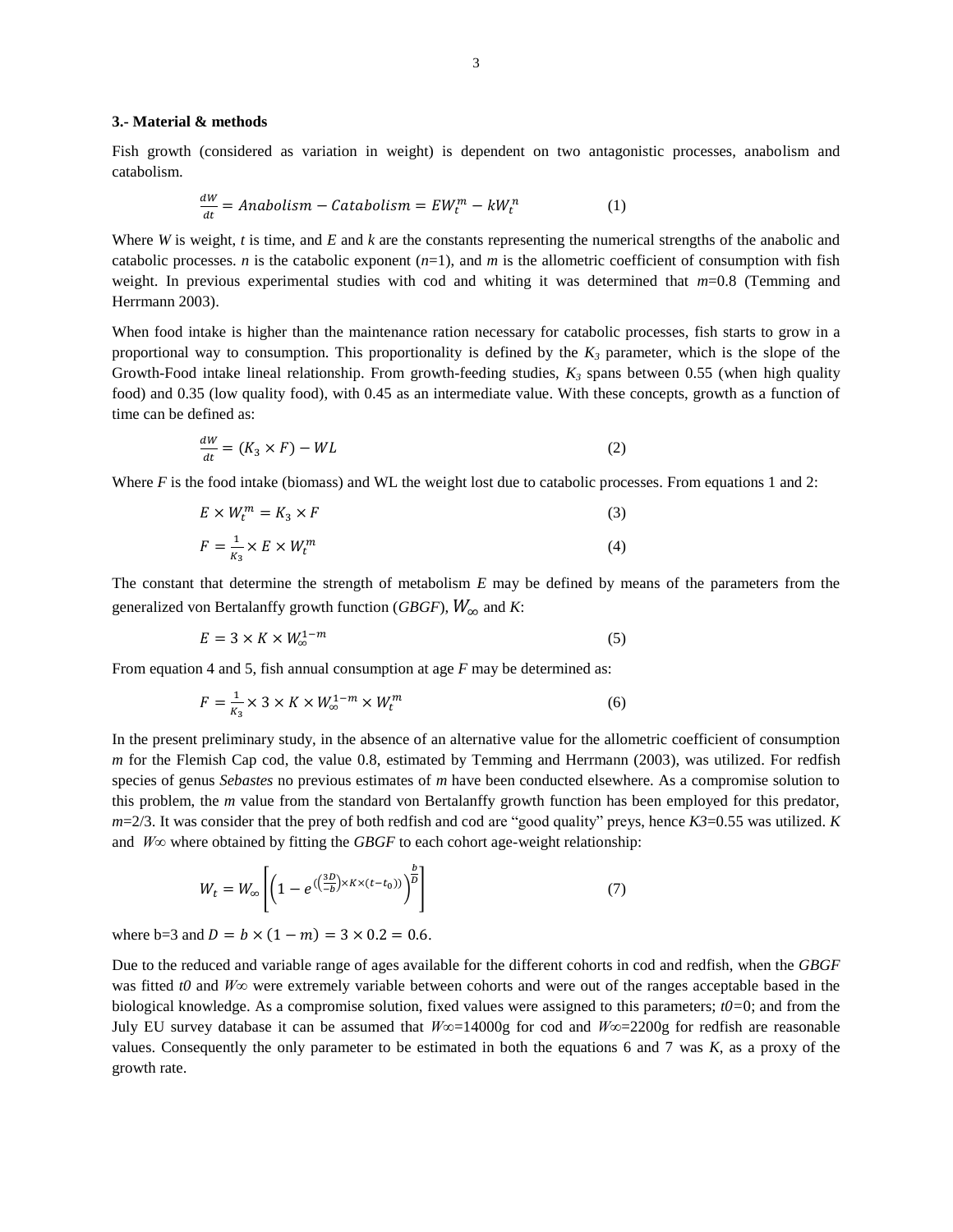The data required for food consumption estimates with these bioenergetic models were obtained from various sources. Biological information for cod and redfish about age, size and weight were obtained from the annual EU surveys conducted on July in the Flemish Cap since 1988 (Vázquez 2012). Cod and redfish diet composition was recorded also in the EU surveys; however this information is only available since 1993 and was not recorded in years 2007, 2009 and 2011. The diet composition for these years was assumed as the average from the previous and the next years. Population abundance at age, and total population abundance and biomass for redfish, shrimp and cod were compiled from the annual stock assessment (Ávila de Melo et al. 2011, Casas-Sánchez 2012, González-Troncoso et al. 2012).

The average consumption by age and year was estimated in the period 1988-2012. Total consumption by cod and redfish stocks was estimated annually by multiplying average consumption and total abundance by age and year. Total population consumption for all ages was then split into consumption of each prey species across the period 1993-2012 using the information on diet composition for cod and redfish.

Since interannual changes in total biomass of a stock is expected to increase both due to new recruited individuals and growth of existing ones, the effect of predation on prey population could not been properly evaluated using total prey stock biomass, especially in the case of species that experience important changes in weight across lifetime, as it occurs with redfish. To overcome this difficulty, in addition to total redfish biomass consumed by cod, total number of individuals consumed in year *t* was also estimated and compared with changes in total redfish abundance between the year  $t$  and  $t$ -1 ( $X_t$ - $X_{t-1}$ ). Due to prey-predator size relationships, previous analyses suggested that juvenile portion of the redfish stock constitute most of the redfish consumed by cod (Lilly 1983, Casas and Paz 1994). In the present study it was assumed that on average, redfish individuals consumed by cod were 25 cm size. A 25cm redfish individual weighs 240g (estimated using the average size-weight relationship for redfish species; Weight=0.018Length<sup>2.95</sup>, p-value<0.001). Using this average redfish weight, the total number of juvenile redfish individuals consumed by cod was estimated from the total redfish biomass consumed.

Total consumption (biomass and abundance) on beaked redfish (*Sebastes mentella* and *S. fasciatus*) was estimated by multiplying total redfish consumption (*Sebastes marinus* and beaked redfish) by a factor that represent the proportion of beaked redfish over all three redfish species in the shallower 400 m of the Flemish Cap, since this is, on average, the maximum depth for cod distribution across the period 1988-2012. These values were obtained from the data collected during the EU July surveys.

#### **4.- Results**

# Total cod annual consumption

Total food consumption by the whole cod population was in average 3.3 times the total stock biomass; both time series showed a marked similarity with nearly parallel curves (Figure 1; Pearson=0.98, *p-value<*0.001). As occurred with the total cod biomass, consumption decreased from the highest value in 1989 (290000 t) to minimum values after 1995 (6200 t in 2001), and started to recover again since 2006 (Figure 1; Table 1).

#### Cod consumption on redfish

The annual total beaked redfish consumption by the cod population across the period 1993-2010 showed important similarities with the total beaked redfish stock biomass (Figure 2; Pearson=0.74, *p-value*<0.001). The decline of beaked redfish stock biomass since 1993 to 1996 was accompanied by a marked decrease in the total redfish consumption, and the increase in redfish biomass since early 2000´s was followed by an increased consumption by cod. However since 2008 the redfish stock biomass started a declining pattern, but total consumption by cod population still continued a growing trend (Figure 2; Table 1).

Despite the increment in consumption by cod stock since 2003 to 2008, redfish biomass grew during this period. In addition, the estimated total redfish consumption by cod since 2008 was markedly higher than the loose of total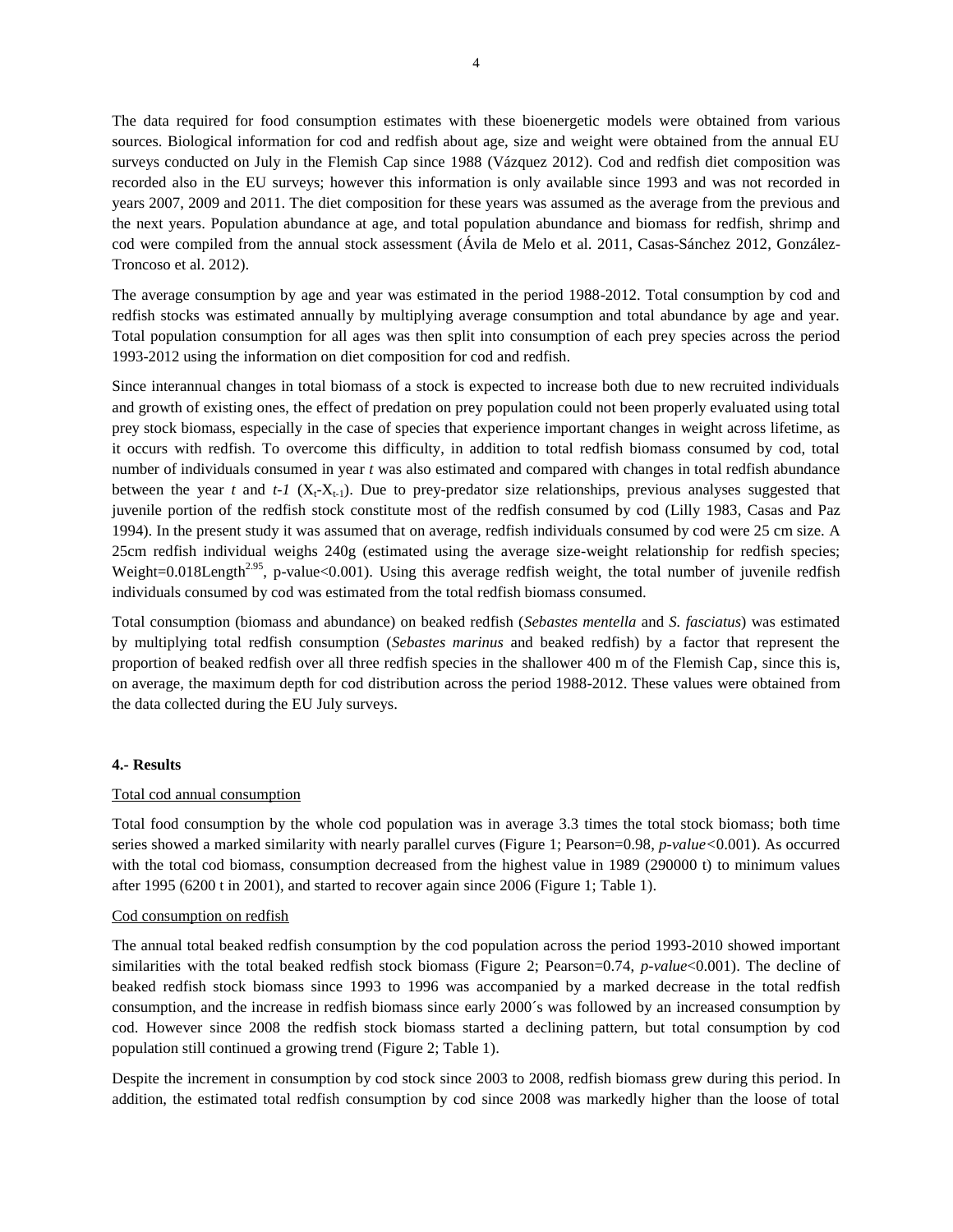biomass by the beaked redfish stocks. As indicated in the material and methods section, interannual increments in total biomass could be observed due to both new recruited individuals and annual growth of survivors. A way of taking out the effect of interannual growth was the estimation and use of the number of redfish consumed by cod instead of biomass. Total redfish stock abundance (estimated assuming a constant natural mortality rate of 0.4 options, a natural mortality of 0.4 for ages 4-6 through 2006-2010, and ages 7+ on 2009 and 2011 (Ávila de Melo et al. 2011)) and total number of beaked redfish consumed by cod showed substantial opposite patterns since 2006 (Figure 3). Globally, changes in beaked redfish stock abundance between consecutive years showed a negative correlation with the number of redfish consumed by cod (Figure 4; Pearson=-0.5, *p-value*<0.01). If only those years of high cod abundance are considered (i.e. before the 1995 collapse, and after 2006), the Pearson correlation coefficient between cod consumption and interannual change in redfish abundance becomes -0.59 (*p-value*<0.01). On the contrary, between 2000 and 2005, when redfish recruitment was high and cod biomass was at their lowest values, relationship between cod consumption and change in redfish abundance was positive (Pearson=0.72, *pvalue*<0.001).

### Cod consumption on Northern shrimp

The average shrimp consumption by an individual cod aged between 4 and 5 showed high similarities with the index of shrimp biomass form the EU July survey (Figure 5). The decline in total shrimp biomass since 2005 was followed by the decrease in consumption by cod. However, the maximum values of shrimp biomass were not coincident with the maximum consumption by cod.

Total consumption of shrimp and cod population biomass time series showed a similar pattern (Figure 6). In 1993, simultaneously with the decline of cod stock a marked drop in shrimp consumption was observed. Values stayed at very low level until 2006, when a growing trend was observed. However, since 2009, despite the total cod stock biomass still continued growing, shrimp consumption started to decrease. This reduction was contemporaneous with the decline of the index of shrimp stock biomass to the minimum level observed since 1988.

# Cod consumption on other prey species

The patterns of consumption of alternative prey species, as Myctophidae, barracudine (*Notolepis rissoi* and *Paralepis atlantica*) and other fishes (Figure 7) and Hyperiidea (Figure 8) showed also important similarities with cod stock indexes of biomass across the period 1993-2011. The reduction in the consumption of redfish in the period 1993-1995 was followed by an increment in consumption of myctophiids and other fish species (Table 1). Since 1996, coincident with the collapse of cod population, consumption over all fish prey species declined to the lowest level. Since 2006, with the recovery of the cod stock, the consumption on alternative fish prey species also showed a growing trend. But this increment was especially important since 2008 not just in other fishes, but also in barracudine and myctophiids, coincident with the decline of beaked redfish stocks. Total consumption of hyperiids showed a marked similarity with total cod stock biomass and did not present a complementary pattern with any other of the most important prey, neither redfish nor Northern shrimp (Figure 8). Total consumption on hyperiids was close to 100000 tons in the period 1993-1994. Since 2006 consumption on hyperiids increased, and in 2011 it was again at high levels, although it was lower than in 1993 despite cod stock biomass was at higher values.

#### Total redfish annual consumption

The total food consumption by redfish stock across the period 1988-2010 showed a similar pattern than the total beaked redfish biomass (Pearson=0.85; *p-value*<0.001; Figure 9). Consumption/biomass ratio was 0.85 in average, although this value was higher than 1 in the period 2003-2008. When an allometric coefficient of anabolism *m*=0.8 was introduced in the model, as used for cod, total consumption values were higher and the ratio consumption/biomass increased to values over 1.3, with a maximum value of 1.95 in 2008 (Figure 9).

# Redfish consumption on shrimp

Consumption of shrimp by an average redfish individual showed important similarities with the EU index of total shrimp biomass (Figure 10), with the highest values in the period of maximum biomass for the Flemish Cap shrimp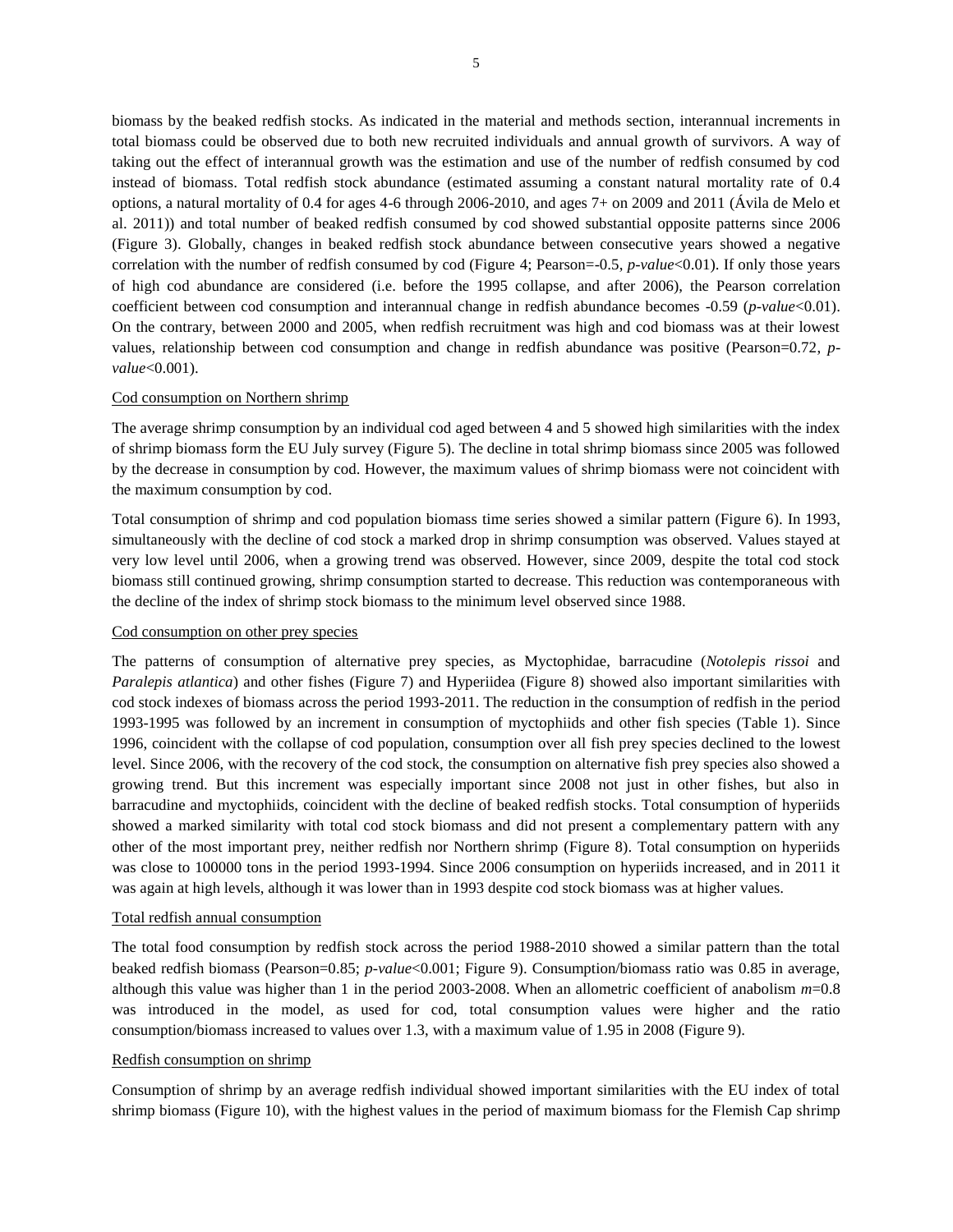stock. However, as observed for cod, there were remarkable mismatches, especially during the late 1990's. Since 2005, both consumption and shrimp biomass decreased to the lowest level of the time series in 2010.

Total shrimp consumption by the beaked redfish populations exhibited a pattern with some similarities to the total redfish population biomass (Pearson=0.69; p-value<0.01). There was an initial period of relative stability with shrimp consumption usually bellow 5000 t (Figure 11; Table 1). In 2002 started a growing pattern leading to a maximum consumption of shrimp in 2008, more than 14000 t. Since this year shrimp consumption decreased again.

#### Redfish consumption on other prey species

Between the alternative prey species consumed by redfish, copepods are the main invertebrate, especially in the diet of juvenile stage. Consumption on these crustaceans increased from an average 6000 tons in the period 1993-2003 to 40000 tons from 2004 to 2009, with the maximum value in 2007, 61000 t (Figure 12). Since this year a declining pattern was observed, with the minimum value in 2010.

#### Joint shrimp consumption by cod and beaked redfish stocks:

The total consumption of shrimp by redfish and cod stocks experienced a marked increase since 2003, coincident with the raise of redfish biomass, and a further augmentation since 2006, when the cod biomass increased and the redfish still stayed at high levels (Figure 13). The rise in consumption by both redfish and cod was accompanied of a decline in the index of total shrimp biomass obtained from the July EU survey. Since 2006, total shrimp consumption by redfish and cod exceeded the EU index of shrimp biomass, whit a maximum consumption in 2008, 31000 t, when the index of shrimp biomass was 11000 t.

#### **5.- Discussion**

For both cod and redfish, there was a nearly parallel pattern between predator biomass and total prey consumption time series. The differences observed in redfish total consumption when the values 0.67 and 0.8 where used for the allometric coefficient of consumption highlight the importance of increasing the knowledge about metabolism for the most important species in the Flemish Cap. This would permit developing more precise estimates of food consumption. In any case, food consumption by cod (average ratio=3.3) was always higher than in redfish (average ratio=0.85) due probably to the higher relative annual growth rate at age in cod. Departures from the average consumption/biomass ratios across the period 1993-2010 (3.3 for cod and 0.85 for redfish) are probably due to the observed changes in growth rates (Ávila de Melo et al. 2011, González-Troncoso et al. 2012) that would imply variations in energy requirement and hence food consumption. Changes in growth rate in the Flemish Cap cod have been found in the studied period, especially since late 1990´s, which were related to variability in water temperature (Pérez-Rodríguez et al. 2013). Variations in consumption rates are not just affected by variations in growth rate. There exist other factors not considered in this work, like the effect of temperature on catabolic processes, or changes in maturation and reproductive energy allocation that would affect our estimation of the total consumption based solely on growth. The analysis of these alternative sources of change in consumption will be necessary in future approach to consumption estimates. However, despite this limitation, the results showed in this work points to the importance of considering variations in growth rate when approaching a multispecies management strategy.

Although there have been described some influences from and to the Grand Banks fish populations (Konstantinov et al. 1985, De Cardenas-Gonzalez 1996), Flemish Cap is considered a relatively isolated system (Templeman and Fleming 1963, Konstantinov 1970, Morgan and Bowering 2004). Hence population dynamic and total biomass of prey is mainly driven by changes in recruitment, fishing and growth rates, but also in predation mortality at age.

Considering the whole period 1993-2010, total redfish stock abundance and total number consumed by cod showed a negative correlation as it would be expected from the effect of predation on a prey population. In addition, it is interesting to note that the negative changes in redfish abundance (i.e. loses) were observed in years when the cod stock was at high abundance level consuming a higher number of redfish individuals and redfish recruitment was not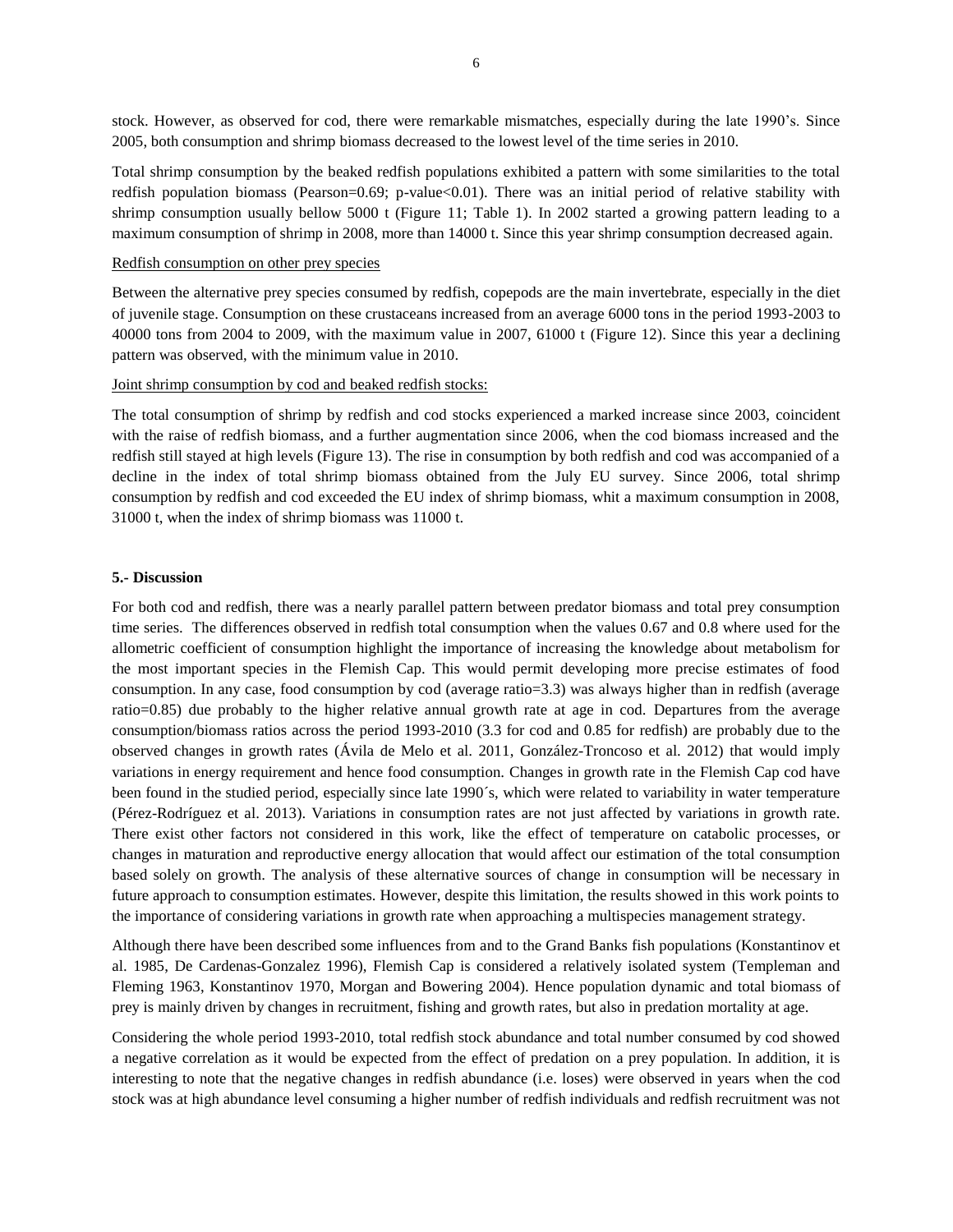especially good (i.e. before the 1995 collapse, and after 2006). If only those years of high cod abundance and relatively low recruitment in redfish are considered, the relation between cod consumption and redfish abundance loses becomes more negative, i.e. -0.59. On the contrary, between 2000 and 2005, when recruitment was high and cod biomass was at its lowest values, there was an intense and positive relationship.

From these findings it may be suggested that the dynamic of cod and redfish stocks, as predator and prey, is partially driven by top-down and/or bottom-up forces depending on the state of some population features like proper size frequency distributions of cod and redfish (Lilly 1980, Casas and Paz 1994), abundance of cod and redfish, and redfish recruitment success. When both cod and redfish size distributions overlap in the optimum range of sizes for prey-predator interactions, redfish recruitment is not excessively high and there is an abundant cod stock, dynamic of redfish stock is driven by top-down forces, as suggested by the negative correlation between cod consumption and interannual changes in redfish stock in the periods 1993-1996 and 2006-2010. When cod stock is at low level and recruitment is exceptionally good for redfish, there seems to be reduced capacity for cod to control the redfish populations through predation. The dominant force under these conditions, like in the period 2000-2005, could be the bottom-up influence of redfish on cod. This is supported by the positive correlation during this period between redfish biomass and cod consumption. The increase in redfish population induced a higher consumption of this prey and could have contributed to the recovery of cod stock. However the positive effect (i.e. predation release) of cod on redfish is not as clear. The absence of predation means the absence of a negative effect, but not necessarily a clearly positive effect. Other forces as those related with oceanographic conditions and secondary production can be highly influential on recruitment and population dynamic (Cushing 1982). This has been suggested as a plausible explanation for the delayed recovery of redfish in relation to the collapse of cod stock and release from a high predation pressure (Pérez-Rodríguez 2012).

The results observed in relation to the shrimp consumption by an average individual both in cod and redfish points that the consumption of shrimp seems to have been importantly driven by the biomass of this prey. However the mismatch between prey abundance and consumption observed especially in the late 1990's suggest that other factors have likely affected to this prey-predator relationship, like the spatial overlap between them, the abundance of an alternative preys and prey-predator size distributions.

Results on total shrimp consumption by cod stock suggest that changes in consumption across the period 1993-2012 was strongly influenced by total cod stock biomass especially in the periods 1993-1995 and 2005 onwards. However, in addition to this factor, the higher importance of shrimp in feeding habits of cod since this year also contributed to this increased consumption (Pérez-Rodríguez et al. 2011a). The decline in shrimp consumption observed since 2009, despite the still increasing trend in total cod stock biomass, is related with the reduction of this prey in the diet of cod, which in turn could have been related with the drop of shrimp population biomass since that year (Casas-Sánchez 2012). Similarly, shrimp consumption by the redfish stock was related with changes in total beaked redfish biomass. However, changes in feeding habits especially in the late 1990's and early 2000's were also determinant for predation pressure on shrimp stock by redfish (Pérez-Rodríguez et al. 2011a). The decline of shrimp population since 2008 led to a lower relevance of this prey in the diet of redfish, which in conjunction with the reduction of the redfish stock since this year could be suggested as the explanation in the drop of shrimp consumption by this predator in 2010.

Total shrimp consumption by cod and redfish stocks showed values that were over the total shrimp biomass since 2006. This could be due to an overestimation of shrimp consumption by these predators. The introduction of variability in the diet across the seasons, the degree of spatial overlap between both predator and prey stocks as well as variability between years in the value of parameters of bioenergetics models could contribute to the improvement of the estimations. Actually there is little information about diet of Flemish Cap fish demersal community across the seasons, and all data comes from summer EU surveys. Using information on seasonal variations for consumption estimates could decrease this apparent excess of shrimp consumption by cod and redfish.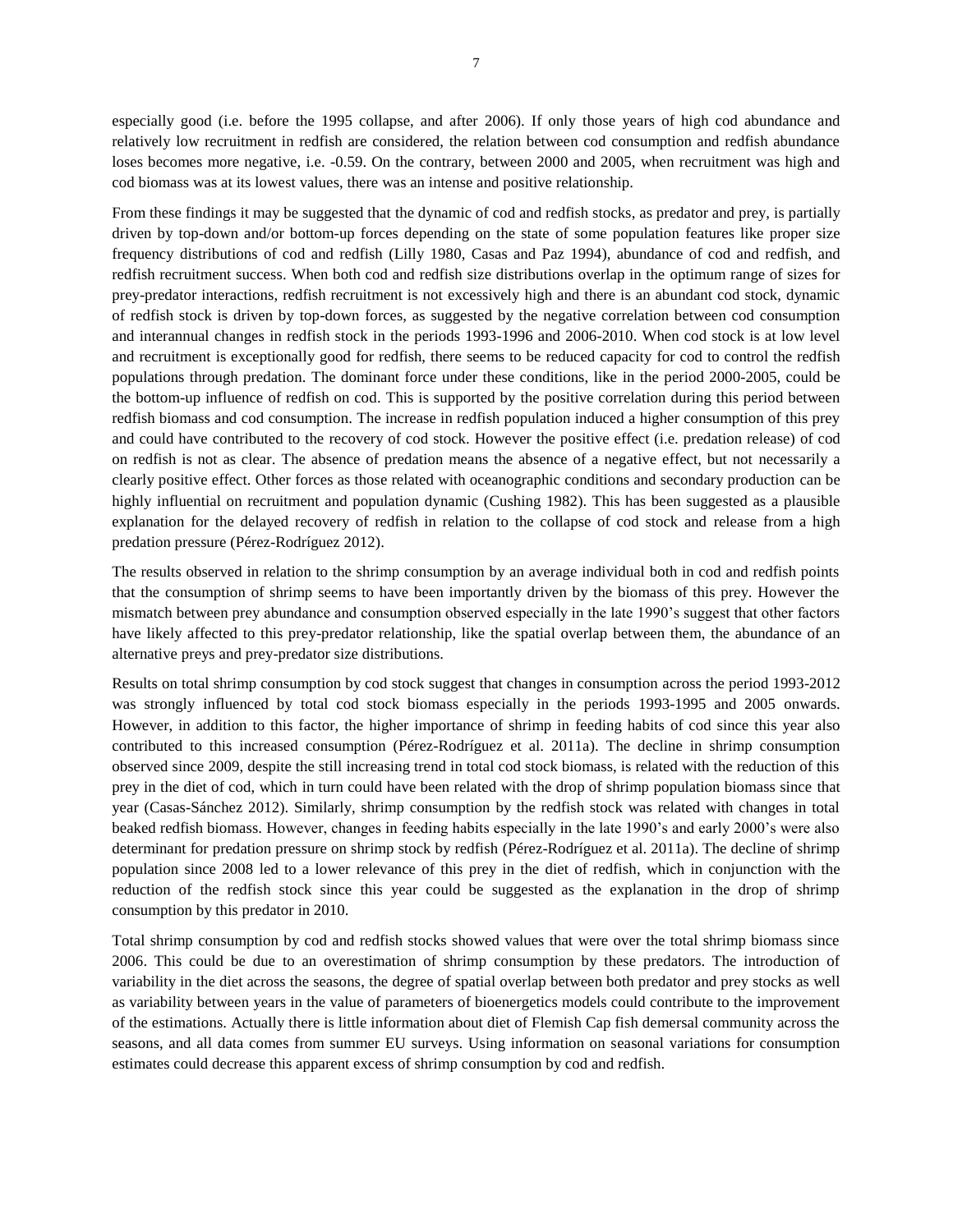As described for redfish, total shrimp consumption by cod and redfish are also driven by predator-prey size stock relationships. However, in this case this seems to be especially important for redfish since shrimp is an important prey in the diet of these species mostly from size 25 cm (Pérez-Rodríguez et al. 2011a), when redfish are approximately 7-9 years old onwards. However for cod it seems that consumption is not so dependent on cod size distribution since shrimp has a very similar importance in the diet for all ages.

The consumption by the cod stock of alternative fish prey species than redfish seems to have been mostly driven by total cod stock biomass. However, there are some differences between the dynamic of cod stock and the consumption on these alternative fish preys that could be related with the abundance of redfish. It was observed an increase of consumption on other fishes and myctophiids in the period 1994-1996 that was contemporaneous with the decline in redfish consumption. Since 2008, the decline of redfish was followed by an increase in consumption on these alternative prey species as well as on barracudine since 2008. This could be supported by the increase of cod stock and the decline of redfish since 2008.

Consumption on other invertebrates like Hyperiidea did not present a complementary pattern with other prey species and was mostly driven by total cod biomass. Hyperiids have been found in this work the main prey group contributing to total food consumed by cod stock, with near 100000 tons in 1993-1994. The amount of hyperiids in relation to total cod biomass was higher before 1996 than after 2006. This was due to the greater importance in the diet in the first period (Pérez-Rodríguez et al. 2011a), and was not related with changes in the age structure of cod stock (González-Troncoso et al. 2012).

The sudden increase of redfish biomass in conjunction with the decline of shrimp could have triggered the consumption on copepods during the period 2004-2009. But the sudden reduction occurred in 2010 was probably influenced not just by the decline in redfish biomass, but also by the decline in the contribution of copepods to the diet of beaked redfish occurred in this year, which lead to the drop of consumption on this prey despite the total beaked redfish biomass was still at high levels.

From a management perspective the relevance of invertebrate species like hyperiids, and the importance of alternative fish prey species for cod should be consider. The state of these populations could be consider of importance for cod feeding opportunities, and hence for condition and reproductive potential when the redfish stock is at low levels or when there is an inappropriate size distribution between cod and redfish stocks from a trophic perspective. Copepods in redfish and hyperiids and redfish in cod were the main prey items until late 1990's and their relevance in the diet was driven by the abundance of these preys in the ecosystem (Pérez-Rodríguez et al. 2011a). Hence there seems advisable to consider the abundance of alternative prey in management strategies when both predators and main preys are of commercial interest. In addition, the information about alternative and noncommercial prey species, like copepods and hyperiids could be used to refine the management strategies for shrimp, varying the recommended strategy as a function of variations in the abundance of alternative preys. In turn, recommended management measures for redfish could be adapted as a function of these and other alternative fish preys, like barracudine, myctophiids, wolffishes and other.

Fish predation and fishing activity compete for the resources and affect deeply the dynamic of marine fish stocks. Fishing can reduce or even deplete prey populations that are the basis for diet of other commercially exploited fish species, reducing food availability and compromising body condition, reproductive potential and survival of predator stock (Greenstreet 2006). Management plans hence should consider multispecies interactions in marine ecosystems, and should take into account the portion of prey stock that needs to be maintained in the ecosystem to cover the energetic necessities of higher trophic levels commercial and non-commercial species. The Flemish Cap cod has a diet strongly based in other commercial species like redfish and shrimp, but also in other alternative fish and invertebrate species. All this information should be integrated to assess the most suitable fishing strategy to get the equilibrium between maximum productivity and sustainability.

The analysis and methodology employed in the present work is the first approach to the problem. A deeper development of this analysis as well as the refinement of some parameters and processes will be necessary in the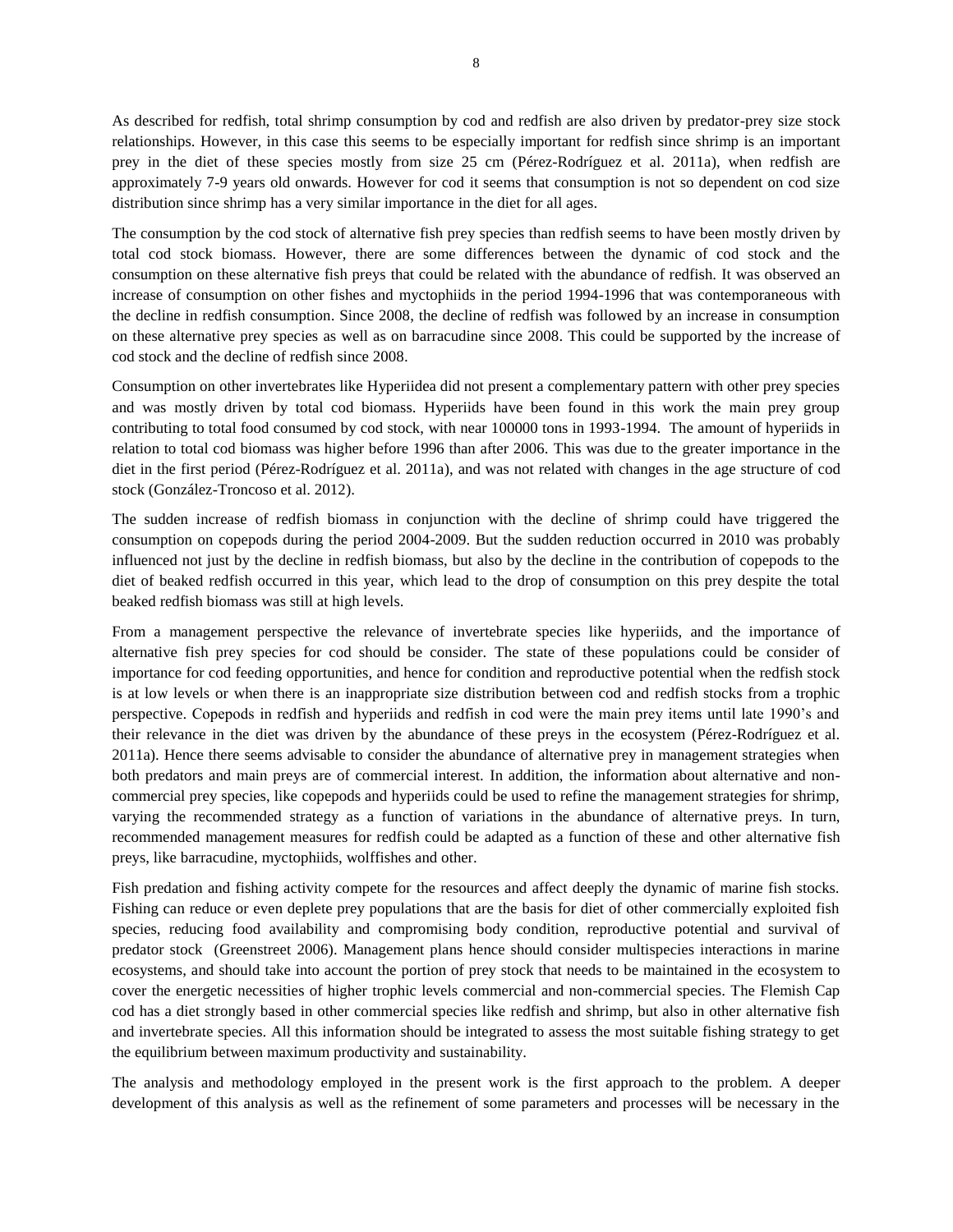future in order of producing more accurate and reliable estimations of consumption by cod, redfish and other main predators in the Flemish Cap and the Northwest Atlantic ecosystems. Between these questions:

- Consideration of prey quality by means of different  $K_3$  values depending on the prey.
- Including information about changes in diet across seasons and space.
- Fractioning the growth across the year in four seasons.
- Further considerations of variability in  $W_{\infty}$  between cohorts.
- Inclusion of information in variability of age at maturation along time due to its effect in energy allocation.
- Improving the knowledge about alternative allometric coefficient of consumption, *m*.
- Introducing extra information in relation to the effect of temperature on metabolic rates related with catabolic processes.

# **6.- References:**

- Ávila de Melo, A., F. Saborido-Rey, D. González Troncoso, M. Pochtar, and R. Alpoim. 2011. An assessment of beaked redfish (*S. mentella* and *S. fasciatus*) in NAFO division 3M (with an approach to the likely impact of recent 3m cod growth on redfish natural mortality). . NAFO SCR Doc 11/26.
- Bailey, K. M. 1994. Predation on juvenile flatfish and recruitment variability. Netherlands Journal of Sea Research **32**:175-189.
- Bax, N. J. 1998. The significance and prediction of predation in marine fisheries. ICES Journal of Marine Science **55**:997-1030.
- Bogstad, B. and H. Gjosaeter. 2001. Predation by cod (*Gadus morhua*) on capelin (*Mallotus villosus*) in the Barents Sea: implications for capelin stock assessment. Fisheries Research **53**:197-209.
- Casas-Sánchez, J. M. 2012. Division 3M Northern shrimp (*Pandalus borealis*) Interim Monitoring Update. NAFO SCR Doc. 12/42.
- Casas, J. M. and D. González Troncoso. 2011. Results from bottom trawl survey on Flemish Cap on June-July 2011. NAFO SCR Doc. 11/21.
- Casas, J. M. and J. Paz. 1994. Diet of Flemish Cap Cod with Particular Reference to Predation on Redfish: 1988- 1993. NAFO SCR Doc. 94/24.
- Cushing, D. H. 1982. Climate and fisheries. Academic Press, Inc., London.
- De Cardenas-Gonzalez, E. 1996. Dynamics of the cod *Gadus morhua* L., 1758 population on Flemish Cap. Considerations regarding its isolation management. Microfichas del Instituto Espanol de Oceanografia.
- Gerking, S. D. 1994. Feeding Ecology of Fish. Academic Press, Inc., California.
- González-Troncoso, D., C. Hvingel, A. Vázquez, and F. Saborido. 2012. Assessment of the cod stock in NAFO division 3M. NAFO SCR Doc 12/37.
- Greenstreet, S. P. R. 2006. Does the prohibition of industrial fishing for sandeels have any impact on local gadoid populations? Pages 223-235 *in* I. Boyd, S. Wanless, and C. J. Camphuysen, editors. Top predators in Monitoring and Management. Cambridge University Press, Cambridge. UK.
- Konstantinov, K. G. 1970. On the appropriateness of the Flemish Cap cod stock for experimental regulation of a fishery. ICNAF Redbook **Part III**:49-55.
- Konstantinov, K. G., T. N. Turuk, and N. A. Plekhanova. 1985. Food Links of Some Fishes and Invertebrates on Flemish Cap. Pages 39-48 NAFO Scientific Council Studies.
- Lilly, G. 1980. Year-class strength of redfish and growth of cod on the Flemish Cap. ICNAF Selected Papers **6**.
- Lilly, G. 1983. The food of cod on Flemish Cap in winter 1983. NAFO SCR 83/VI/65.
- Morgan, M. J. and W. R. Bowering. 2004. Is there mixing of American Plaice populations in the Flemish pass? NAFO SCR Doc 04/62.
- Pérez-Rodríguez, A. 2012. An integrative study to the functioning of the Flemish Cap demersal community. University of Vigo, Vigo (Spain).
- Pérez-Rodríguez, A., C. González-Iglesias, M. Koen-Alonso, and F. Saborido-Rey. 2011a. Analysis of common trends in feeding habits of the main fish demersal species of Flemish Cap. NAFO SCR Doc 11/XX.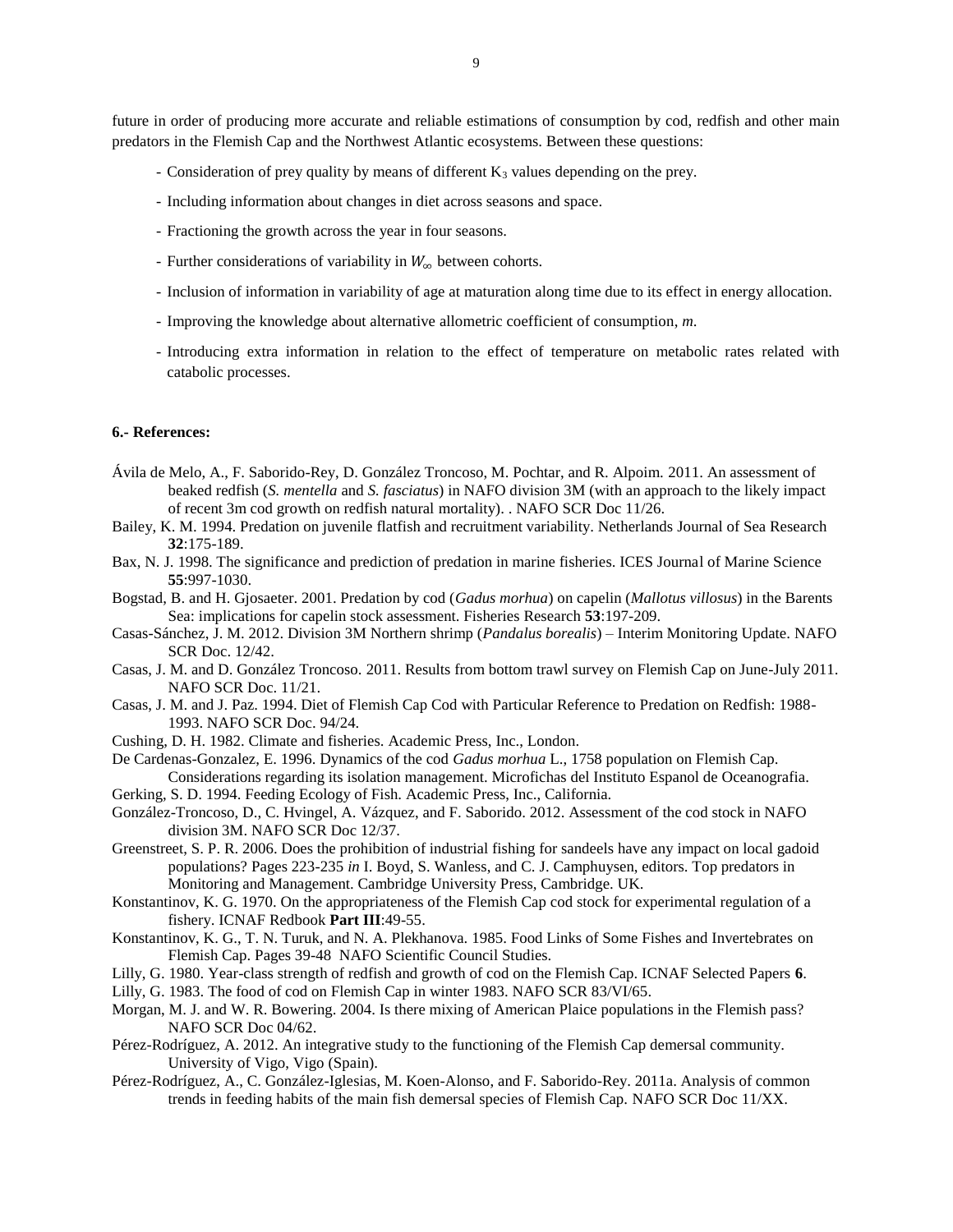- Pérez-Rodríguez, A., M. Koen-Alonso, and F. Saborido-Rey. 2011b. Changes and trends in the demersal fish community of the Flemish Cap, Northwest Atlantic, in the period 1988-2008. ICES Journal of Marine Science.
- Pérez-Rodríguez, A., J. Morgan, F. Saborido-Rey, and M. Koen-Alonso. 2013. Disentangling genetic change from phenotypic response in reproductive parameters of Flemish Cap cod *Gadus morhua*. Fisheries Research **138**:62-70.
- Temming, A. and J. P. Herrmann. 2003. Gastric evacuation in cod: prey-specific evacuation rates for use in North Sea, Baltic Sea and Barents Sea multi-species models. Fisheries Research **63**:21–41.
- Temming, A. and J. P. Herrmann. 2009. A generic model to estimate food consumption: linking von Bertalanffy's growth model with Beverton and Holt's and Ivlev's concepts of net conversion efficiency. Can. J. Fish. Aquat. Sci. **66**:683-700.
- Templeman, W. and A. M. Fleming. 1963. Distribution of Lernaeocera branchialis on cod as an indicator of cod movements in the Newfoundland area. ICNAF Special Publications **4**:318-322.

Valiela, I. 1995. Marine Ecological Processes. Second edition. Springer.

Wooton, R. J. 1998. Ecology of Teleost Fishes. Kluwer Academic Publisheres, Dordrecht, The Netherlands.

#### **7.- Figures:**



Figure 1.- Total annual food consumption and total population biomass estimates. The intermediate food quality value ( $K_3=0.55$  was employed).



Figure 2.- Estimated total beaked redfish biomass, and estimated annual beaked redfish biomass consumed by the cod stock in the Flemish Cap.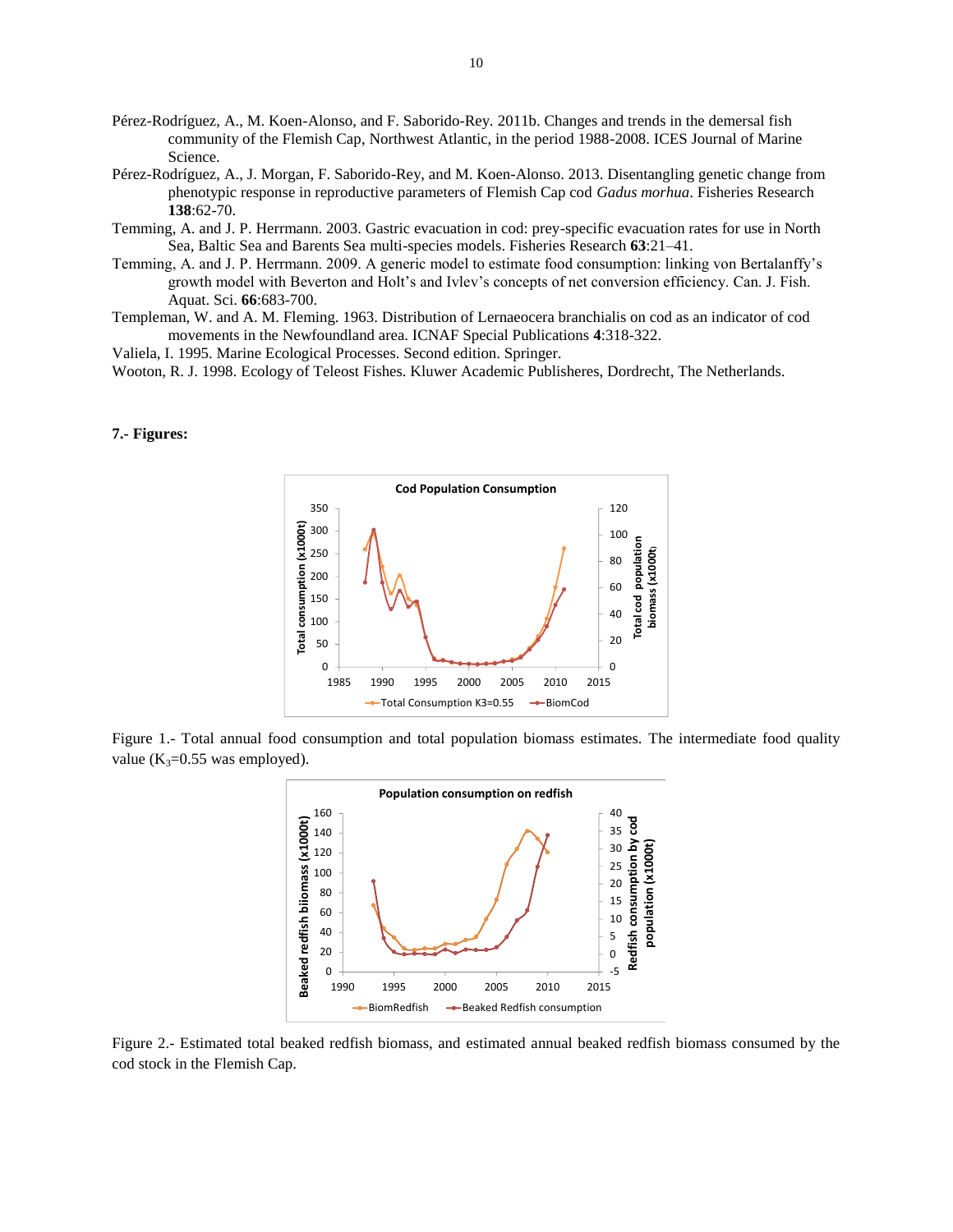

Figure 3.- XSA estimated abundance of beaked redfish (Ávila de Melo et al, 2011), and estimated number of redfish consumed by cod.



Figure 4.- Total number of redfish consumed by cod, and the difference between consecutive years in redfish XSA abundance  $(X_t-X_{t-1})$  in the Flemish Cap.



Figure 5.- Total shrimp biomass Index (Casas-Sánchez 2012) is shown in conjunction with the average consumption for an individual cod between 4-5 years old.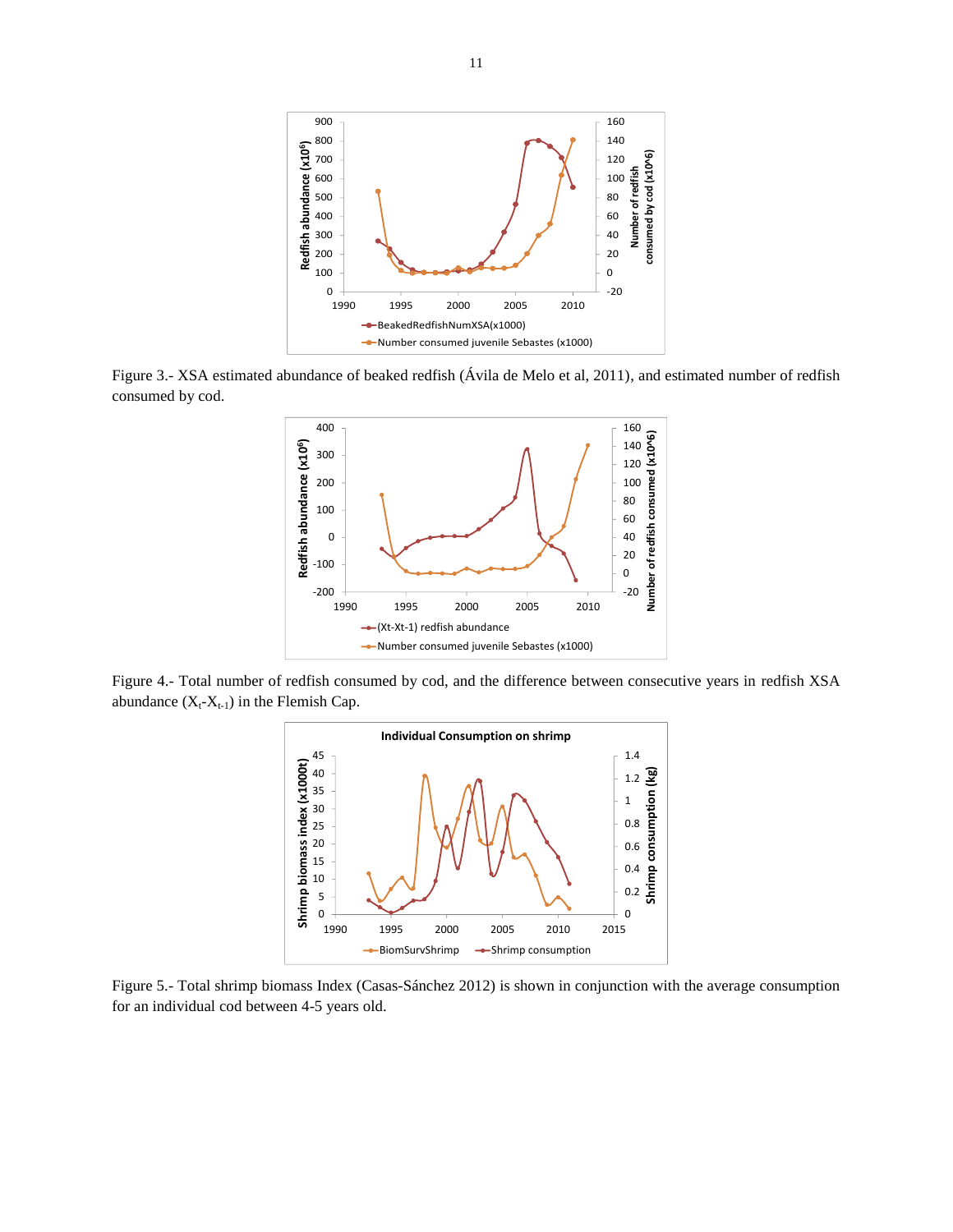

Figure 6.- Estimated total shrimp biomass index and total shrimp biomass consumed annually by the cod stock in the Flemish Cap. The total cod stock biomass is also shown.



Figure 7.- Estimated total biomass of Barracudine, Myctophiids and other fishes consumed annually by the cod stock in the Flemish Cap.



Figure 8.- Total cod biomass (González-Troncoso et al, 2012) and estimated biomass of hyperiids consumed annually by the cod stock in the Flemish Cap.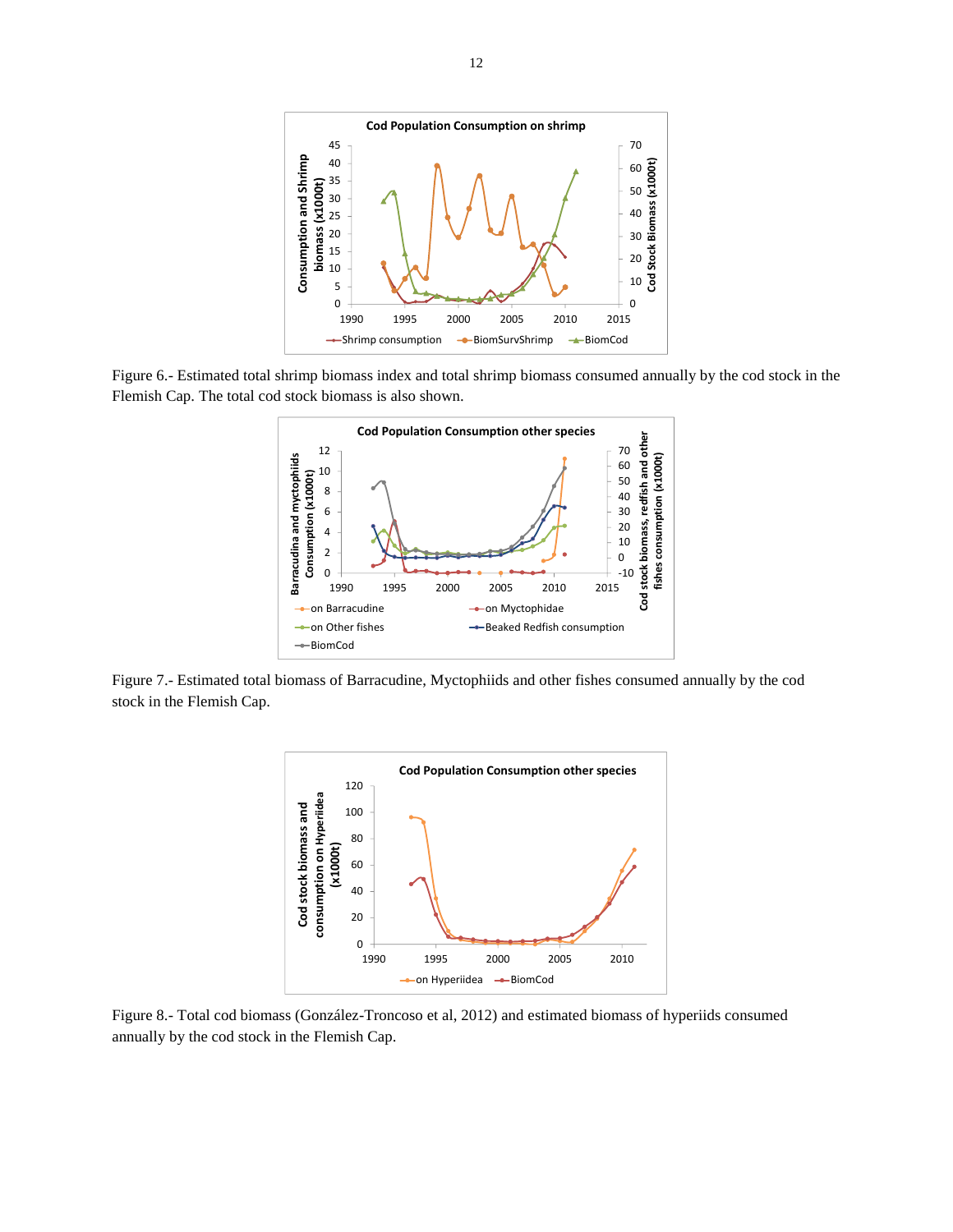

Figure 9.- Total beaked redfish (*S. mentella* and *S.fasciatus*) biomass in the Flemish Cap (Ávila de Melo et al, 2011) and total redfish consumption in the period 1998-2010.



Figure 10.- Total shrimp biomass Index (Casas, 2012) is shown in conjunction with the average consumption for an individual beaked redfish in the range 7-47 cm.



Figure 11.- Estimated total shrimp biomass index and total shrimp biomass consumed annually by the cod stock in the Flemish Cap.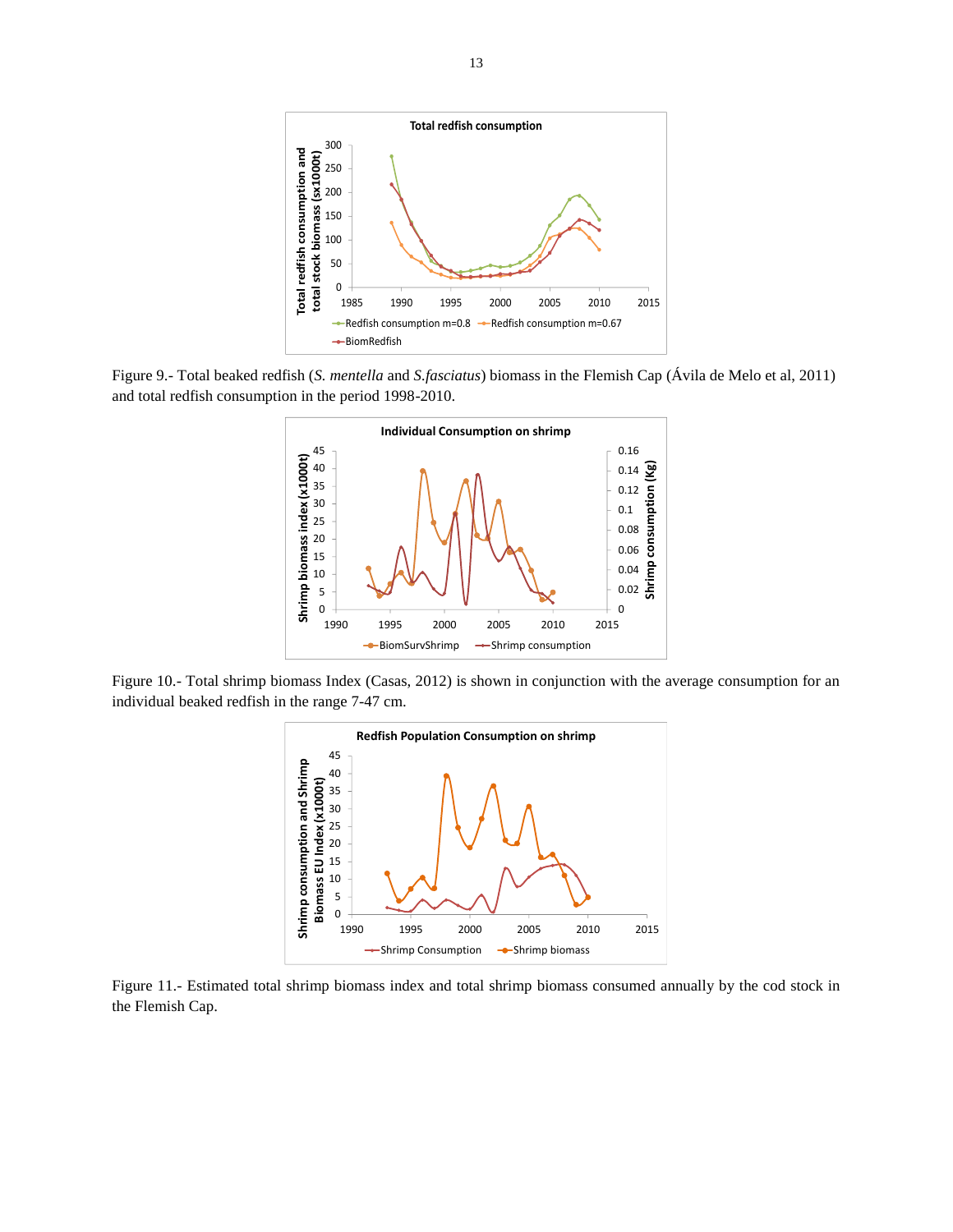

Figure 12.- Total redfish biomass (Ávila de Melo et al, 2011), EU biomass index for shrimp and estimated biomass of copepods consumed annually by the beaked redfish in the Flemish Cap.



Figure 13.- Estimated total shrimp biomass index from the July EU surveys (Casas and González Troncoso 2011) and total shrimp biomass consumed annually by the cod and beaked redfish stocks in the Flemish Cap.